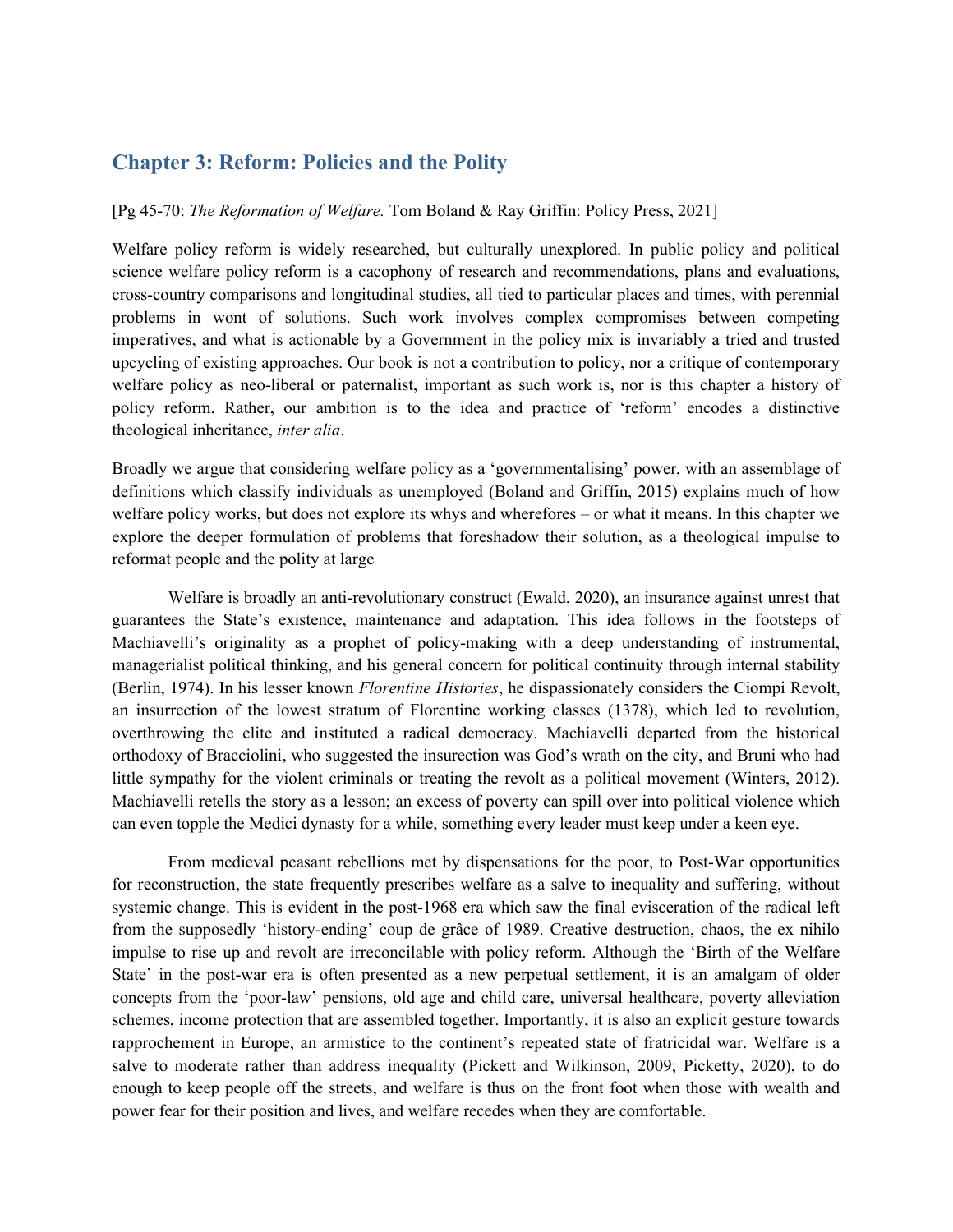Revolution is animated by ideologies that announce their ambitions. The current intense epoch of welfare reform (Esping-Andersen, 2002) has rippled out from the Scandinavian shift towards more activation, taking hold in the USA under Regan and Clinton, Germany in the Hartz reforms, France under Sarkozy, and Britain from Thatcher, Blair and Cameron. Yet, these reforms are just as political as revolutions, seeking to transform society in line with ideal horizons: not a revolutionary apocalypse, but an earthly 'City of God' where individuals are tested, judged and reformed.

 To ground these diagnoses of welfare reform, we will examine specific welfare reforms, from crisis through politics to policy, concentrating on the recent EU Youth Guarantee. Latter we argue that welfare processes put the unemployed through trials, in an attempt to transform them. But firstly, we must clarify the matter of reformation.

#### Reformers

Famously, Esping-Andersen (1990) divided 'worlds of welfare' into three, based on their current disposition; Conservative systems of Spain, Italy and France, Social Democratic states like Germany and Scandinavia, and Liberal systems such as the UK, US, Netherlands and Australia. The root of this commonly accepted taxonomy, according to its author is buried in Catholic, Lutheran and Calvinist religious histories that reside in the cultural heritage of these nation states and still persists. Church and community-based charity endure in Mediterranean countries, whereas state-based entitlements and public works appeared in Lutheran states, and harsher regimes for the poor appeared in Calvinist states. 'Indeed, Calvinists simultaneously asserted that poverty was predestined and that the poor are responsible for their plight' (Kahl, 2005: 117). Strikingly it is the Calvinist reforming instinct that has come to dominate the global policy imagination, lying beneath the 'punitive turn' in welfare policy (Wacquant, 2012). Although such sharp distinctions may be exaggerated, there is a broad relationship between national religion and the development of the welfare state.

The term 'reformation' evokes the Protestant reformation of 1517, Luther, Calvin, Knox and a host of puritans who split from the Roman Church into a series of reformed churches. However, 'reform' has a much longer history in theology – most obviously in the 'reformatio' of Pope Gregory VII (1073– 85), but also throughout the fifteenth century with Christian scholars such as Desiderius Erasmus, John Colet and Thomas More and others. Indeed, since before the fall of Rome, the church has continuously engaged in self-reform through synods, meetings and debates, despite the aura of dogmatic continuity which it exudes. More importantly, the church continuously works to reform its flock, the ecclesia, the people, by preaching, monastic rules, sacraments of confession, and the care for and regulation of the poor. These two dimensions of reform – of the institution by the institution and of the lives of the flock – are the twin foci of this chapter.

However, the urge towards reformation is not simply Calvinist, nor exclusively Protestant, but suffuses the Christian and Jewish tradition. Indeed, the transformation from the pantheon of Gods of Egyptian, Greek and Pre-Christian Rome, from polytheism to monotheism, is also a transformation in the interests of God unto reforming man's conduct. Ancient Israelite prophecy – from Amos, Isaiah, Ezekiel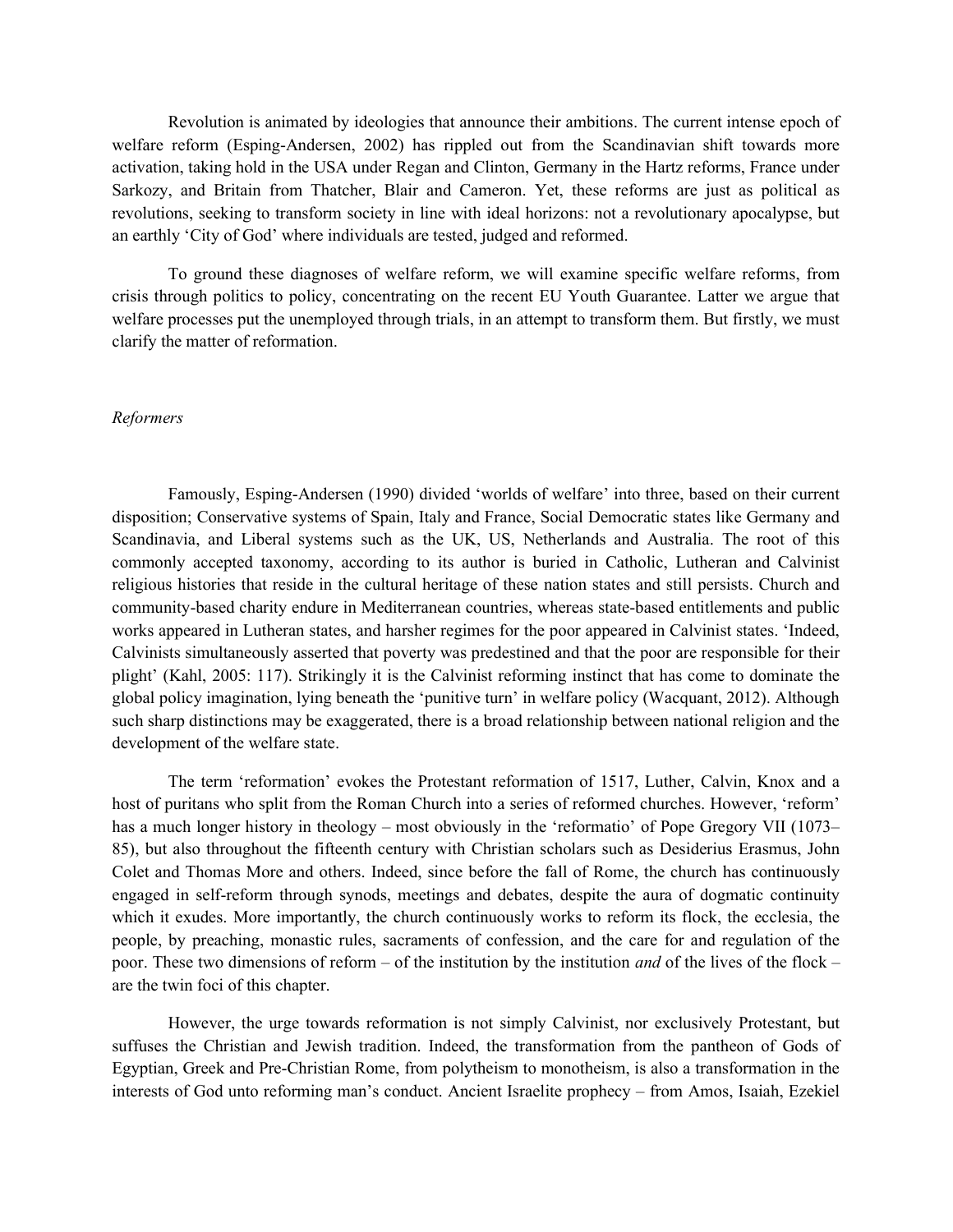to Jeremiah – was not just an excoriating critique of society, but also a demand for reform, of rulers, priests and ordinary people. In a similar vein, St. Paul's many epistles to early Christian communities, Corinthians, Thessalonians, Galatians, Romans, Ephebians and so forth are expressions of faith in the miracle of the crucifixion and resurrection, but also practical instructions for how to organise and administer the church community, directions as to how to live a good life. Thus, the impulse to reform appears to emerge from the 'world-image' of Judaism and Christianity; life as a trial of redemption set by God for the chosen people or each person.

There is a central tension between the urge to reform and revolt in these texts; ancient prophets proclaim that the final judgement is fast approaching, which has inspired millenarian religions and revolutionary movements from medieval to modern times (Cohn, 1993). By contrast, the letters of St. Paul promise the second coming, but warn individuals against resisting authority and condemn libertinism. Each letter, whether to a specific community of believers, or the whole world – the ecumene – dampens down any revolutionary sentiment and calls for a disciplined life.

While contemporary scholarship broadly recognises the influence of theological ideas on contemporary political culture, by contrast, the policy machinery of 'reform' is considered 'apolitical', as though state interventions were a purely scientific, disinterested, evidence-based governance of society in order to optimise individual and collective life – and always in balance with individual choice. Within this chapter, we will attempt not only to re-historicise the impulse to reform as firmly theological, but also demonstrate that it is manifestly political.

### The Politics of History

Sequential history is ill-suited to consider the welfare state or the concept of unemployment, as its boundaries oscillates between the abstract category and the individual experience, key moments dissipate into mundane revisions, and rapid recent reorganisation antecedes research quickly. By contrast our genealogical approach begins in the present at the contemporary scene of welfare activation and then casts backwards scouring for important precursors and discontinuities. Evidently, most histories of welfare and unemployment also tend to be histories of politics, identifying strands of ideology, usually the enduring struggle between liberalism and socialism. Of course, all history-writing is political, a contribution to contemporary debates, and many contemporary writers are open about their allegiances, and generally announce their 'critical history' as a revelation of the forces at work in the past and present. By contrast, our attempt here is not to unmask the historical workings of ideological forces, for instance, neo-liberal ideology or state control, but to recognise the presence and persistence of religious ideas in shaping the institutions of today.

Starting in the present poses its own problems, because any moment in time in policy has its own minutiae – the rate of unemployment, existing welfare provisions, international labour markets, political and geopolitical demands, currents in policy-making and so forth. Yet, contemporary social policy is also relatively stable, with decades of nigh-upon consensus that unemployment and welfare are problems which should be addressed by Active Labour Market Policies (ALMPs). These are government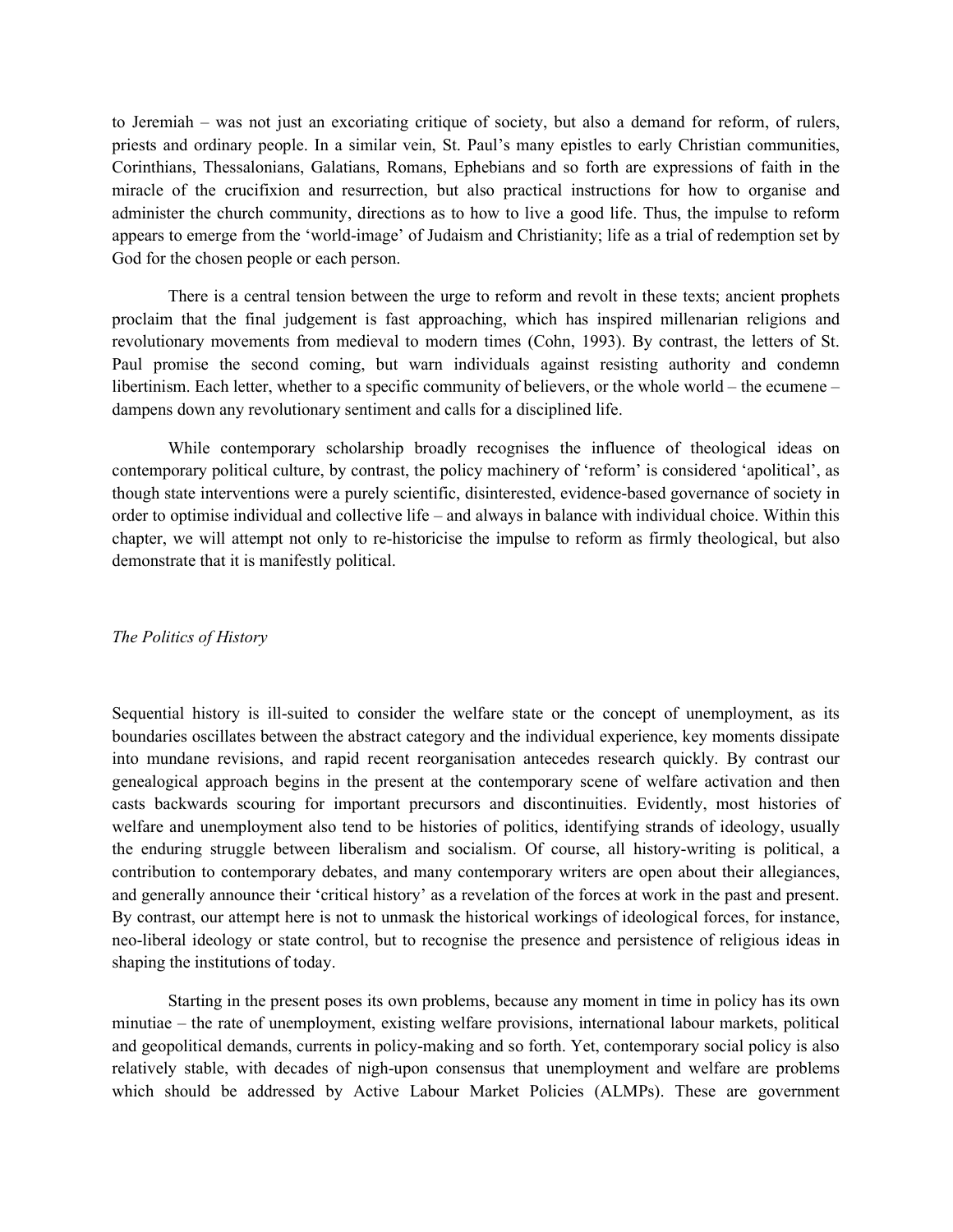programmes that intervene in the labour market to help the unemployed people find work. ALMPs are work-first policy interventions to increase 'labour market participation' – either by providing job-seekers with employability orientated training or education or by forcing them to seek work actively and accept any job offers by the threat of cuts to their welfare entitlements. ALMPs reform in two ways, intervening in individual lives to reform conduct, but equally intervening in existing, 'passive' welfare institutions that rendered the unemployed 'welfare dependent'.

 Starting with ALMPs is not to neglect critics, or ignore revolutionary alternatives, such as the idea of Universal Basic Income – curiously popular across left and right. However, within the circles which actually contribute to the formation of policy and therefore shape the lives of individuals, ALMPs are dominant; the question which matters is how to design and implement these policies, not whether or not these are the right policies. Recent unemployment crisis such as the global financial crisis and the COVID-19 pandemic have deepened the reformists commitment to ALMPs, suggesting that the concept of welfare as anti-revolutionary technology of society becomes more visible when the economy experiences difficulty.

Standard histories trace ALMPs to post-war Scandinavia, particularly in the 1950's Swedish Rehn-Meidner policies, where extensive social provision was popular, and activation policies were seen as important means of 'social inclusion'. The idea that welfare reform plays an important role in preventing 'labour market exclusion' is still current. These policies were adopted by the US, with a considerably harsher emphasis on conditionality, then spread to Australia, the UK and became adopted by the OECD in the 1990s, becoming EU-wide policy by the end of the century. Notable examples include welfare reforms under Blair's Labour Party, the Hartz reforms in Germany, the erosion of the rights-based French welfare state under Sarkozy (Hansen, 2019). Since then ALMPs have spread and diversified, for instance, conditional-cash-transfers, particularly in Mexico and Brazil, whereby welfare benefits depend on individuals complying with norms around health or education (Peck and Theodore, 2016). The social policy process of ALMPs involves designing measures to reform individuals, assessing whether this has been effective, and then returning to the policy drawing board for further reform. Both individuals and state policies must be optimised continuously, through whatever means, and today algorithmic targeting of interventions and 'nudge' methods from behavioural economics are increasingly deployed to hone the effectiveness of interventions (Friedli & Stearn, 2016, Struyven, 2019).

Welfare reforms assume the provision of welfare entitlements; the logic of ALMPs assumes there is something passive that needs to be 'activated'. These policies clearly emerge in response to the provision of universal state-funded benefits to the unemployed, outside of systems of contributory 'social insurance', what is today termed the welfare state. The persuasiveness of ALMPs, particularly in America is underpinned by the critique of the welfare state articulated by Von Hayek even as the Beveridge report was being published in 1942, and popularised by Milton Friedman in the post-war period. Amid these various 'neo-liberal' critics attempting to 'dismantle the welfare state' – as the standard left-wing critique phrases go, there are perhaps a very few who are in favour of eliminating actual welfare payments. Primarily, ALMPs accept that welfare payments are necessary supports to a volatile economy and unpredictable labour market. Thus there is a tension inherent within ALMPs, between providing monetary support and extracting job-seeking behaviour to support 'labour market participation'. Paradoxically, it is only through the provision of support, but making it conditional on behaviour – turning up to meetings,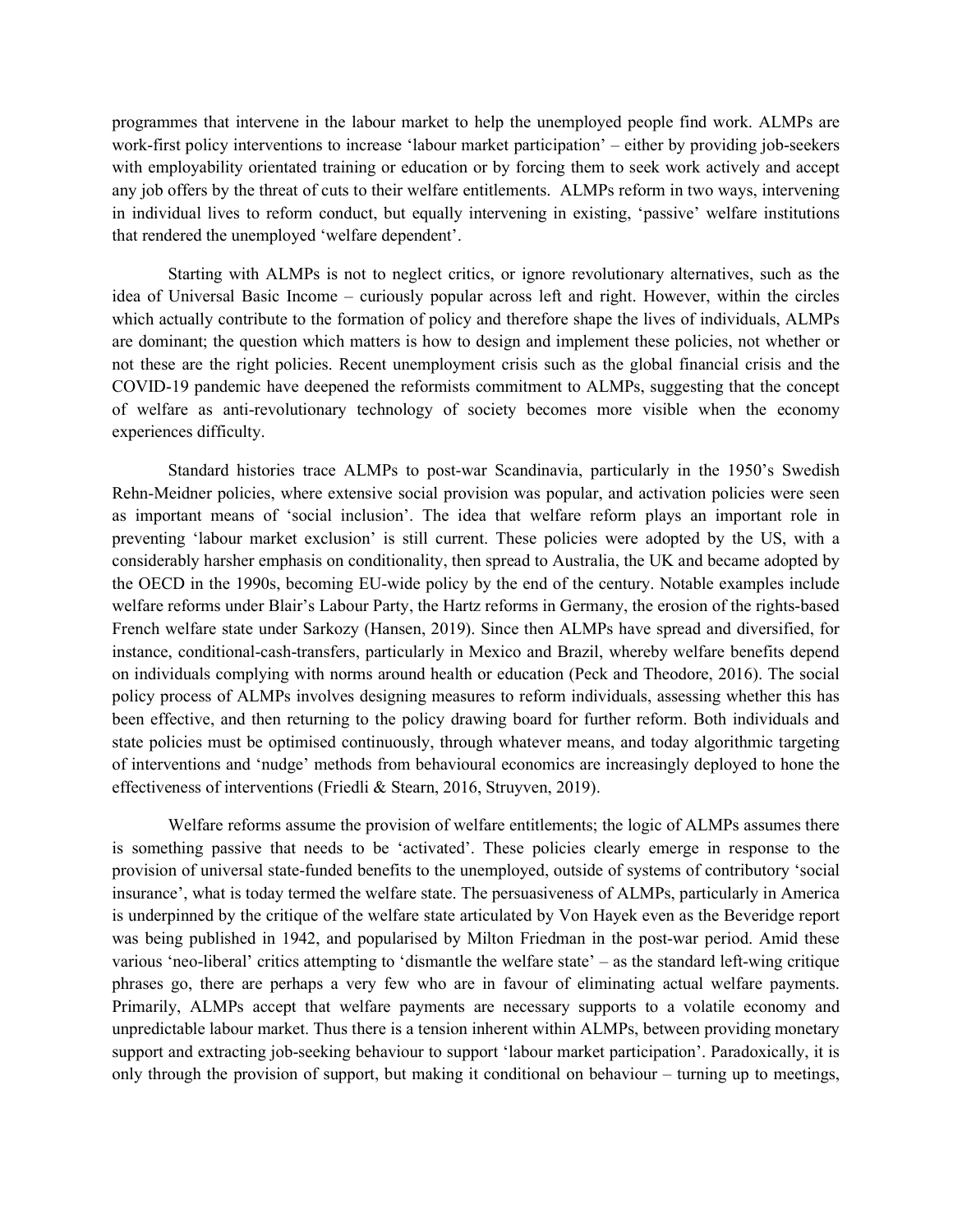making a CV, applying for jobs, retraining – that welfare offices can exert influence over the unemployed.

While Hayek and Friedman criticised the welfare state drawing on classical liberalism – that it interfered with individual right to choose and the responsibility to face the consequences, more academic discourses have been instrumental in ushering in ALMPs, obviously from economics, but perhaps surprisingly, from sociology. This is most evident in US critics who demand welfare reform in the sense of reforming the welfare state because it supposedly creates perverse incentives to refuse work; the welfare trap or the poverty trap. Simultaneously, welfare recipients are also morally condemned as having low ambitions or poor understanding of the rewards of work, but they are nonetheless presumed to be strategic actors. For instance, Charles Murray (2006) suggests that some young men 'prefer' doles to work, or that some women use pregnancy as a strategy to assure welfare support. More recently in the UK Andrew Dunn (2014) described the 'choosiness' of welfare recipients who would not accept simply any work whatsoever, echoing the political discourse of generations of Conservative party politicians, but most importantly, Ian Duncan Smith and David Cameron, architects of welfare reforms which introduced harsh conditionality and activation, leading to unprecedented levels of sanctions (Watts and Fitzpatrick, 2018, Dwyer, 2019).

A key figure here is Lawrence Mead (1986, 1997, 1993), a prominent political activist researcher whose well-argued yet polemical books became welfare policy in the United States and beyond. His work offered a more polished political rationale for the *work-first* reform of his precursors Charles Murray and George Gilder. Echoing American President Regan, Mead argued in the New Politics of Poverty that the old problem the welfare state addressed of economic equality was obsolete, replaced by the new problem of 'dependency of the poor'; individuals enfeebled by the post-war welfare state. Supposedly 'government' was the problem and the absence of a work ethic amongst the poor threatened the legitimacy of all anti-poverty programmes (Mead, 1997). The reforms Mead sought were authoritarian work first policies underwritten by punitive sanctions to jolt people into any form of paid employment however menial, dirty or low paid as a necessary prerequisite for escaping poverty (Wacquant, 2009). Mead came to these views from his experience as a policy advisor on welfare issues for the Nixon administration, and he appeals to evidence basis in social policy, but also political polling. The combination of a scientific approach to data and clinical disdain for the subject of his surveillance is particularly evident in his practical experiments in Wisconsin and New York. Simultaneously he articulates a zealous personal commitment to identifying the welfare state as a political failure and poverty as an individualised moral failing.

Strikingly, right-wing critics of welfare have begun to adopt the vocabularies of the left-wing to their own purposes, talking of 'learned dependency' or the 'culture of poverty'. These ideas can be critically described as 'psy-science' or pop-psychology (Friedli & Stearn, 2015), but even more uncomfortably, they are recognisably sociological. Indeed, Mead's phrases 'underclass' and the 'nonworking poor' to focus welfare politics around a problem of conduct habituated by social conditions. For Mead, the growth of the welfare state simply multiplies problems because it corrupts people's work-ethic, making them dependent upon the generosity of others, supposedly leading to a downward spiral of indigence, incompetence and even criminality. Thus, rather than simply re-arranging the system of incentives – making work pay and suchlike – these reformers envisage a system which totally transforms people: "In progressive-era politics the issue was government control of the economy; in dependency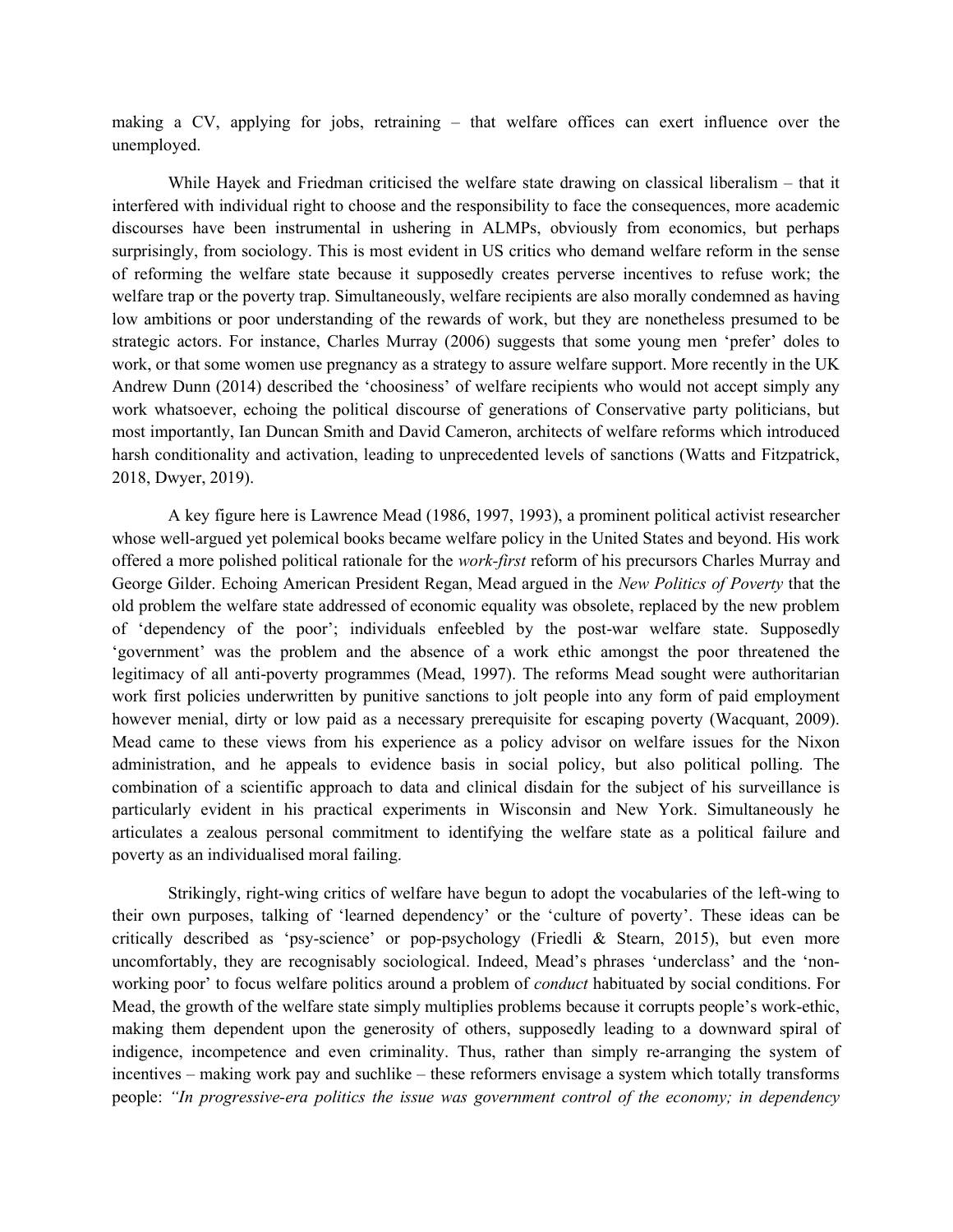politics it is government supervision of behaviour." (1993: 112 – italics in original). In particular, Mead envisages the state managing the young, intervening in cases of passivity and weakness. Furthermore, he positions the left as defending the 'status-quo' of the welfare state, while the right 'ushers in a new political age' (ibid.: 114). Strikingly – this echoes Jeremiah, condemning the present and harking back to an imagined past (Bercovitch, 2000).

While ALMP is a neologism, this tension between giving support and demanding compliance with economic and social norms has a long history. Roosevelt's speech introducing the comprehensive welfare in the face of the 1930s depression explicitly addresses the fear of welfare dependency. The end of the Great War in Europe in 1919 necessitated direct welfare payments, wholly funded by the state, regardless of the 'social-insurance' principle, and during the 1920s these temporary emergency measures proved hard to withdraw, and the 1920s saw multiple attempts to introduce time limits and conditionality until the Great Depression led to the 1934 Unemployment Act more or less temporary provisions permanent (Fraser, 2006). Before the war, policy wrestled with abolishing the Poor Laws, and associated institutional workhouses for the destitute, through the introduction of Bismarkian social insurance and labour exchanges. Indeed the debates that surrounded the introduction and multiple reforms of the poor laws, particular the poor-law reforms in 1834, all address the politics of universal welfare and individualising conditionality and behavioural reform.

Much research explores the governance structures, policy formation and evaluation of ALMPs in different countries (de Graaf et al. 2012). For their proponents, ALMPs are a given, considered as effectively the only option in an austere economic context to expand interventions into the lives of the unemployed, as passive benefits are no considered viable (Bonoli, 2013). Following critics of welfare, ALMPs pose the 'problem' of unemployment in terms of the individual – requiring training on the 'supply side' of the market if not explicitly blaming claimants (Baachi, 2015). Evocatively, activation policies have been equated to a 'trampoline' rather than the 'safety net' of older modes of welfare (Giddens, 2013). Critics of activation policies abound, and allege that not only do they push individuals into precarious work, impose cruel psychological punishment, stigmatise individuals, but they are ineffective at reducing unemployment, especially for youths (Leschke et al. 2018, Tyler, 2020).

Our interest here is less in contributing to these debates about the effect or efficacy of these ALMPs. Of course, the outcomes of these policies matter immensely – 'by their fruits you shall know them' (Mathew, 7:20). But here we argue that it is not enough to know a system by its fruits; instead we have to understand how these policies and systems think. So, from our birds-eye view of history we descend to the thickets of policy, to examine the contemporary EU-wide Youth Guarantee, the ALMP which sought to heal the last crisis, whose diagnosis and remedy for unemployment will no doubt be prescribed again in the near future.

## Back to the Future

Formally adopted by the Council on 22 April, 2013, the Youth Guarantee (YG hereafter) aspires to offer a good apprenticeship, training, education or employment opportunity to all unemployed young people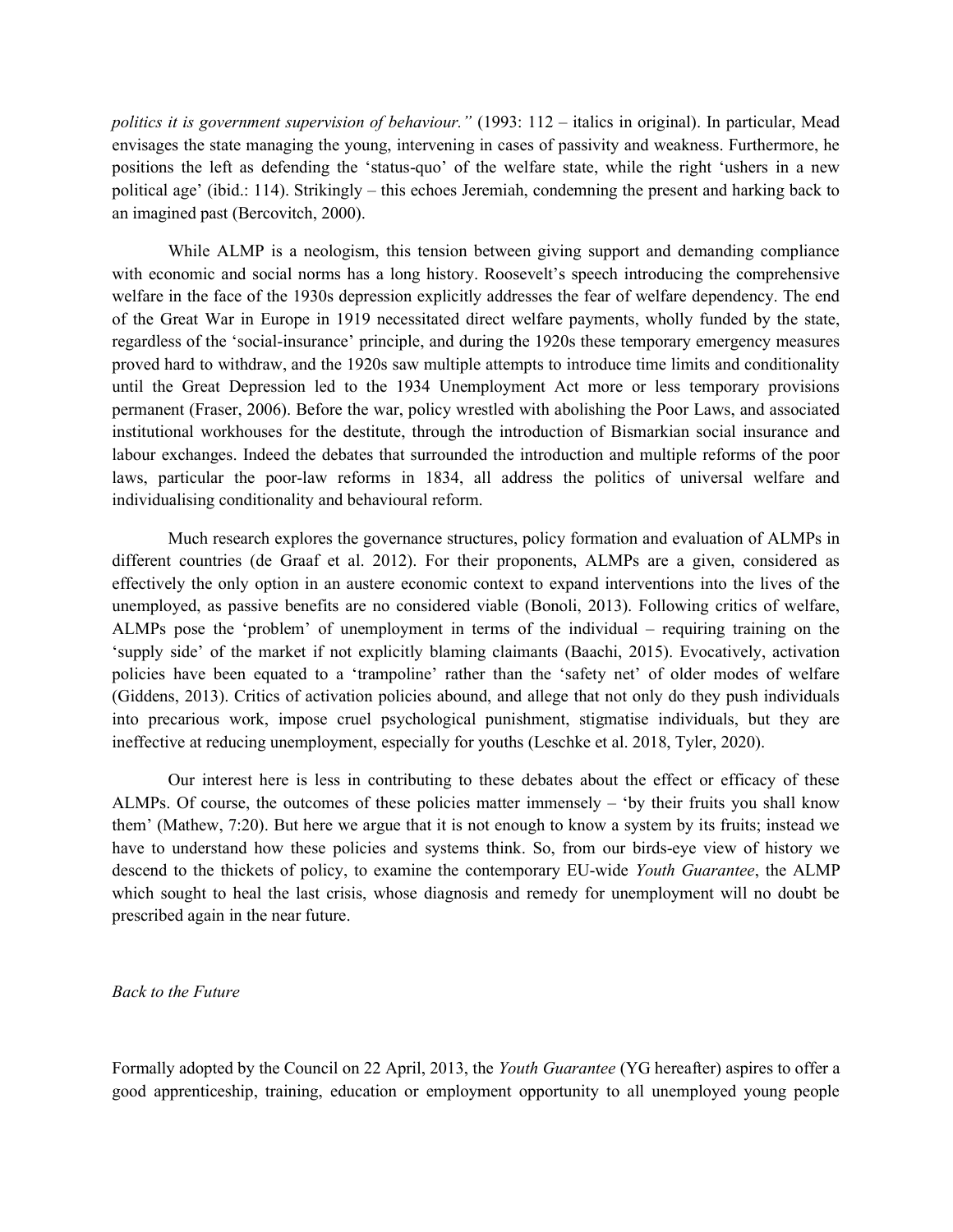within four months of their leaving employment or education. The guarantee is a strange hybrid of the modern and the archaic. Archaic in its formulation as a promise from the sovereign power and modern in that it manifests on implementation as a pragmatic platform of various improvised or an ad hoc, local structures and technical ALMPs. YG is a modification to ALMPs in four distinctive ways: it offers a guarantee (Bussi and Geyer, 2013), it imposes a metricised objective on the state (Besamusca et al., 2012; Bussi and Geyer, 2013), it including long-form human capital development as well as immediate employability responses to unemployment and economic inactivity and finally, though incompletely it transforms the national problem of youth unemployment into a continental issue that cannot be solved by national economies.

YG's radicalism is a reaction to high levels of youth unemployment – cresting 23% across the EU, but as high as 58% in Greece and 55% in Spain, and the fear that an entire generation of Europeans was being left behind or permanently scarred and that if left unaddressed might endanger the European model (Scarpetta et al. 2010). Parallel to ALMPs the concept of a Youth Guarantee had emerged in Scandinavian countries, but in the 1990s, targeted at marginal groups of youths who might suffer 'labour market exclusion', quite distinct from the case of mass youth unemployment across the EU. Crucially, these YGs are ALMPs as they focus on 'activating' the individual, promoting labour market participation rather than directly creating jobs or instituting job-sharing. Whether *work-first* or oriented to 'building human capital' these policies are all oriented to getting individuals to work, turning them into jobseekers, making them participate in the economy.

 Mass unemployment resulted from the Great Financial Crash of 2007-8, and the ensuing recession was marked by austerity policies across Europe especially (Springer, 2016, Coulter & Nagle, 2015). Remarkably, despite general cuts to spending, states increased investment in activation policies during this period. As job-losses during recessions take longer to recover than economic growth and capital investment, international institutions took the initiative by focusing on employment. Supported by the UN, the ILO promoted a 'Global Jobs Pact' in 2009 – which offered specific policy recommendations alongside rhetorical declarations: 'The world must do better'... 'The world should look different after a crisis'. The 'relevant stakeholders' for this policy included states, businesses, unions, politicians and citizens, envisaged as acting in unison to achieve a common goal. Importantly, while commitments were made towards protecting the vulnerable, equalising access to jobs and environmental sustainability, the policy also recommends the use of activation policy and the extension of Personal Employment Services – a mixture of measures which certainly includes monitoring, compulsion and sanctions. The cooperative amalgam of stakeholders consulted does not include the unemployed who are targets of activation.

The YG was trumpeted as a great success by Jean-Claude Juncker as president of the European Commission in his 'State of the Union' speech in 2016. The missionary fervour for employment is palpable:

I cannot and will not accept that Europe is and remains the continent of youth unemployment.

I cannot and will not accept that the millennials, Generation Y, might be the first generation in 70 years to be poorer than their parents.

However, while youth unemployment certainly fell during this period, statistical assessments by the OECD and the ILO highlight that this probably would have happened anyway, given that unemployment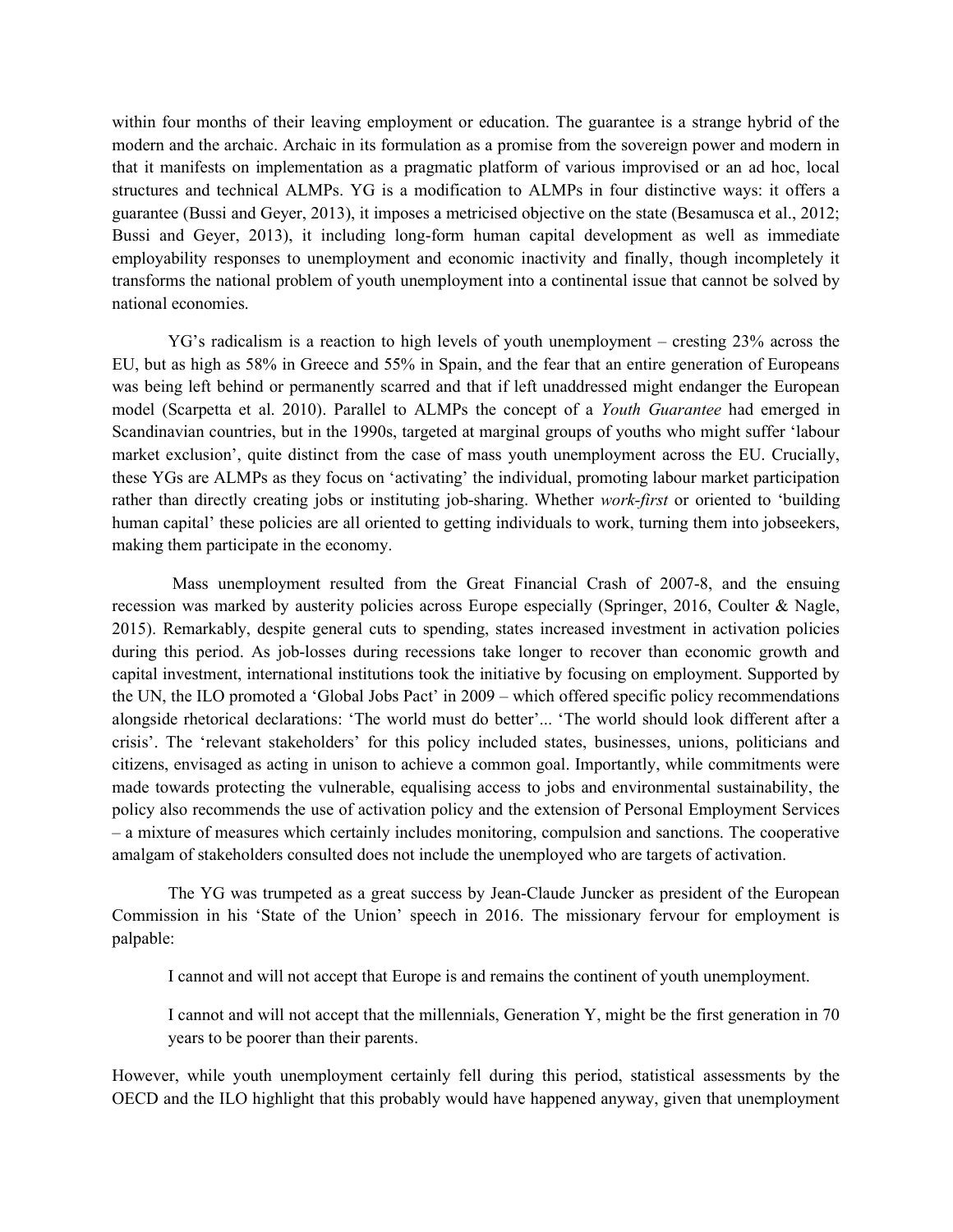fell overall for all age groups – making the Youth Guarantee 'economic deadweight', state expenditure wasted on things that would happen anyway in the economy (See Eichhorst & Rinne 2017, Escudero & Morello, 2017). What the policy did do was institutionalise activation more strongly, by extending it to youth via early intervention, rather than waiting for the 12-months threshold which marks long-term unemployment. Early intervention, algorithmic profiling, monitored job searching, threats and implementations of sanction become routine: these are the actual labour market activities which are generated in the aftermath of political rhetoric. Even after ILO statistical analyses suggested that activation may be ineffective and that sanctions may have negative impacts on job quality or even push people out of the labour market, the policy continues, an interminable attempt to restore 'fullemployment', harking back nostalgically to the past as a prescription for the future.

 This is not to suggest that the YG had no effect or that it was 'irrational' in the sense of being an ineffective ideological project. Certainly, ALMPs do impact individual lives, forcing people into more extensive jobseeking, training, self-scrutiny, and forcing them to accept unsatisfactory or unfeasible work and even imposing sanctions on them – with negative consequences. However, our aim here is not to decry this 'irrationality' but to understand this particular form of 'governmental rationality', how the state imagines its citizens and the economy more broadly.

 The YG is inspired by the policy term NEET – ' Not in Employment, Education or Training', coined by Istance et al (1994) to describe young people in Glamorgan, Wales who had failed to get a footing in the labour market. Echoed in the media, this term became common-parlance and a key organising concern of research and policy around young people, a problem to be tackled by individuals through responsible self-management, at the state level through Government action to responsibilise young citizens (Wrigley, 2017), and at the supra-national level most manifestly in the EU YG, but also in the UN Secretary General's Envoy 2015 focus on youth unemployment.

NEETs adds to a longer discourse where young people are considered as a troublesome population, fragile or already damaged, who need guidance through the inherent vulnerability of the complicated transition into adulthood in the labour market (Furlong & Cartmel, 2007). Effectively, the transformation of children through education and training into participants in the labour market and good workers is rendered a governmental concern (Roberts, 2004). Healthy labour markets, elsewhere or in the past, real or imagined, supposedly had a linear and seamless transition into industrial apprenticeships, employment training schemes with paternalistic employers who set people on a course for a job for life (Willis, 1977). A phalanx of youth activation schemes (in the UK - The Youth Opportunities Programme (YOP), Youth Training Scheme (YTS), Youth Training (YT) and Restart Programmes) emerged in response to the decline of such employers, as the state standing in, albeit without the offer of secure meaningful employment, and thus undirected training (Furlong & Cartmel, 2007: 41-44). The form of gendered work envisaged or perhaps more accurately, imagined or dreamed up in these schemes was aggressive, masculine and unpredictable (Simmons et al, 2014; Roberts, 2018).

Like the negative definition of unemployment – not in work, available for, seeking work, NEET refers to what the individual is not; not in work, not in education, not in training, defining youth as incomplete or even failing individuals. The construction of NEET relates any alternative use of time to paid employment (Batsleer, 2008: 34). NEET exists as an acceptable policy term for Chav (Jones, 2012), a key term in the fabric of moral underclass discourse (Levitas, 2005) associated with delinquency, anti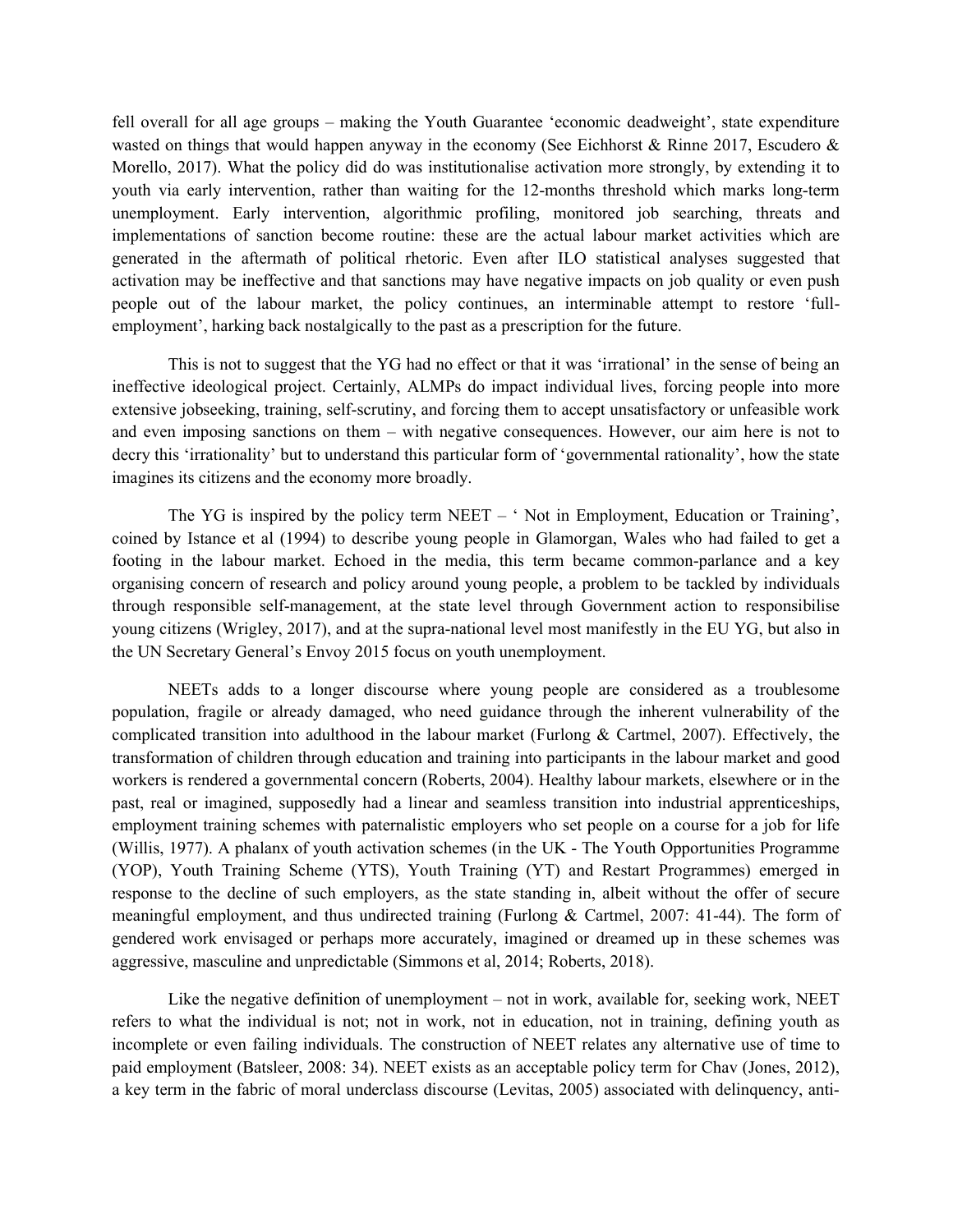social behaviour, crime, early or chaotic parenthood, dangerous political objects (Wrigley, 2017), which need to be held accountable, controlled and subject to intervention so that they learn the hard lessons of responsibility (Gillies, 2016). Indeed, Istance et al's (1994) Welsh study, which became New Labour's policy, explores the transformation of 'status zero' people into NEET. This in turn, reflects a subtle but over time meaningful transformation in the understanding of the good character of young people outside of education, employment and training (Gillies, 2016).

How can we see the wood for the trees here?

All discussions of welfare policy are interminable; there are innumerable thickets of studies and data, an apparent superfluity of data. Yet across this diversity there is continuity, most obviously in the idealisation of work and full employment. Beyond this, the idea of a free and 'functional' labour market is crucial, implying social mobility, flexibility and so forth. Occasionally, 'reducing labour market rigidities' is emphasised which in practice involves curbing trade-unions or deregulating employment law. However, the targets of ALMPs are the unemployed, like the problematic figure of the NEET, considered as raw material to be reshaped, reformed and even redeemed. Long-term unemployment is considered to lead to 'subjective deterioration' "Therefore, it is essential to intervene early, at the beginning of the unemployment spell" (Fuentes 2007: 14). Taken from an EU-level briefing on unemployment – addressing the existence and experience of literally millions of people, a singular remedy is offered:

benefit recipients are expected to engage in monitored job-search activities and improve their employability 'in exchange' for receiving benefits. (ibid.: 10)

Whereas this recommendation appeared polemical in the works of Mead and Murray, by now it has effectively become 'evidence-based policy', a matter of statecraft and careful management of individual lives.

 There are several components to these policies; they react to crises or problems, provide diagnoses of society and individuals, and suggest remedies or reforms. Both individuals and institutions are considered capable of transformation, which gradually renders them more perfect – a highly political project.

## The Politics of Policy

Broadly, politics and policy are concerned with the same matters, yet approach them differently. The former is concerned with values and aspirations, contestation and struggle, transforming society through legitimised leadership. The latter is concerned with evidence and data, compromises and collaboration, optimising individual lives and social institutions through careful tinkering. Indeed, while policy shapes lives immensely, more people are aware of political discourse about welfare than the actual content of the YG or other ALMPs.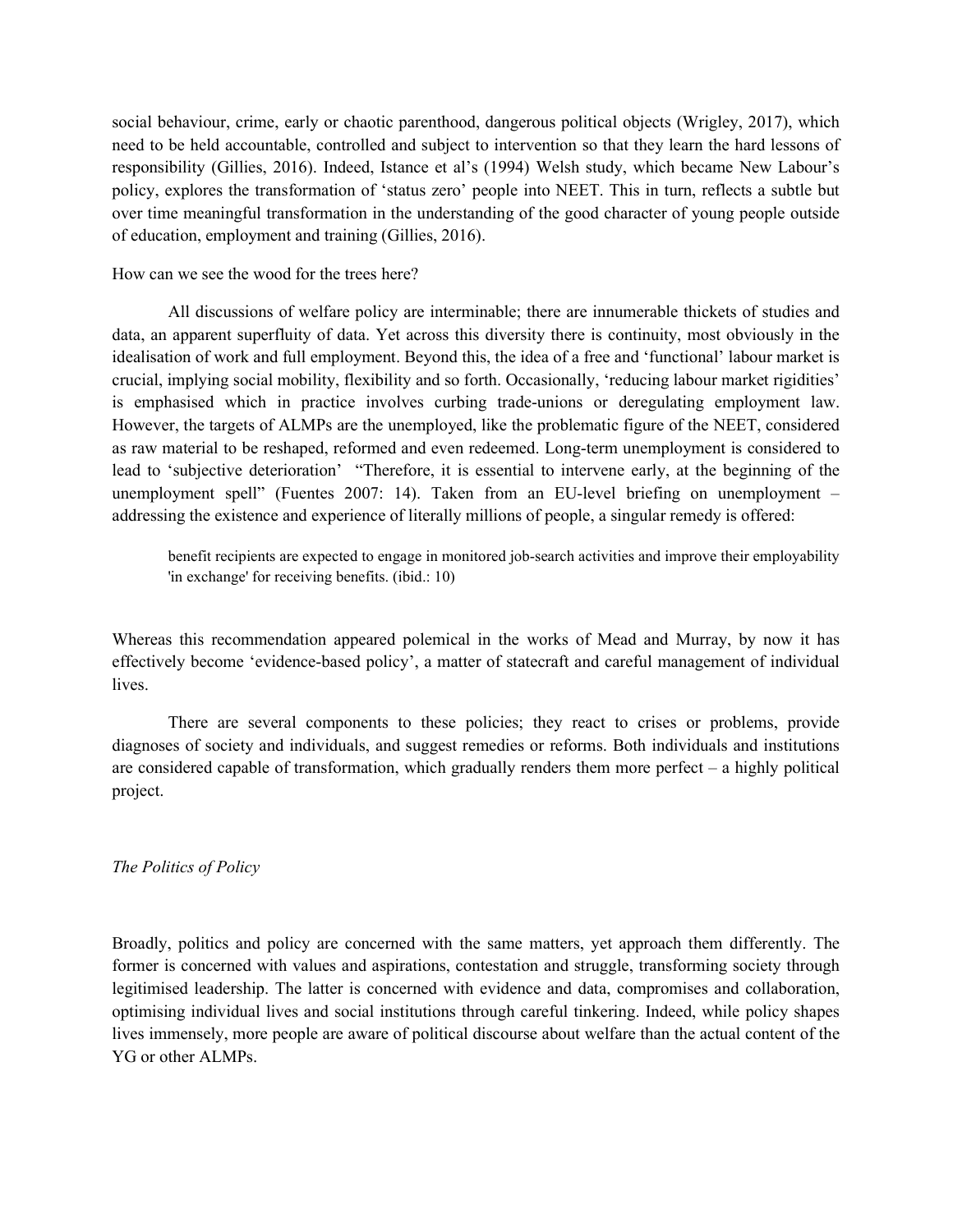Policy is formed, within its own set of logics by objective, rational evidence, a tradition nestled in the British empiricism of Bacon, Locke, Berkley and Hume. Policy requires impeccable evidence as a precursor to understanding the problem at hand. Over centuries of 'governmentality' states have increasingly collected data about its citizens, particularly the unemployed, numbers and trends which inform policy (Foucault, 2005). Yet, the original and literal meaning of data is *a thing given* from the natural world, a gift that entangles us in cycles of generosity and reciprocity (Ingold, 2011). Contemporary social policy aspires to be 'evidence-based' science and therefore eschew this entanglement as data must be extracted clinically without contaminating the field. This usually means numerical data that is severed from context, meaning and web of social relations, which means this data is extracted rather than given. Indeed, these disciplines of knowledge are modes of truth-production which depend on state power.

The limits of state power to govern society and the economy by sovereign fiat were manifest in the violent wars and utopian impulses which generated revolutionary political regimes. An accommodation of sorts emerged in various approaches to welfare capitalism (Esping-Andersen, 1990) of Nordic social democracy, European conservatism and the neo-liberal anglosphere. Since the 1970s, as with many policy domains, a common approach to welfare has emerged across Europe, and beyond (Lind and Møller, 2006). The homogenisation and pasteurisation of national social policies around activation (Van Berkel and Møller, 2002) has reduced the sense of alternatives, the possibility of doing things differently (Fisher 2009).

Over the course of the 1970s, the golden age of welfare capitalism ended, auguring in the start of the end of welfare diversity and innovation. The continual process of opening up markets to competition, particular the logic of recrafting supply chains to areas of location specific advantage lead to the rapid collapse of entire, labour intensive sectors of national economies in many industrialised countries. Against this backdrop, from the 1980s capital asserted itself politically with the rise of the new right in many countries (Hall, 1988), evoking a doctrine of minimalist, 'night-watchmen' approach to Government (Nozick, 1974), albeit one that was destined to repeatedly fail. Similarly, the welfare state was critiqued as an overly-ambitious failure, perhaps it liberated society from extreme poverty, but at the price of permanent subjugation, and thereby, robbing of individuals of their autonomy and sense of personal progress and potential (Ewald, 2020).

In short, the welfare state was portrayed as a machine for fabricating rights without demanding responsibility; it deprived individuals of the need to act responsibly, while sharing their risks with multitudinous others. Furthermore, critics argued that welfare was increasingly unaffordable; there were limits to financial solidarity in society, to what the economy would support, particularly against the backdrop of preserving nationally competitive economies with globally mobile capital (Hansen, 2019). These political sensibilities led to welfare being curtailed, as governments introduced ALMPs to push the unemployed into work, particularly focusing on making even unattractive work pay, workfare, reducing welfare traps, and cynical insights from behavioural economics to govern the vulnerable using sanctions (Tyler & Slater, 2018).

Supposedly, 'it is easier to imagine an end to the world than an end to capitalism' a quote attributed to both Fredric Jameson and Slavoj Žižek (Fisher, 2009). This is usually understood to be a call to arms, for revolutionary action. Clearly, the 'end of history' pronounced prematurely by Fukuyama in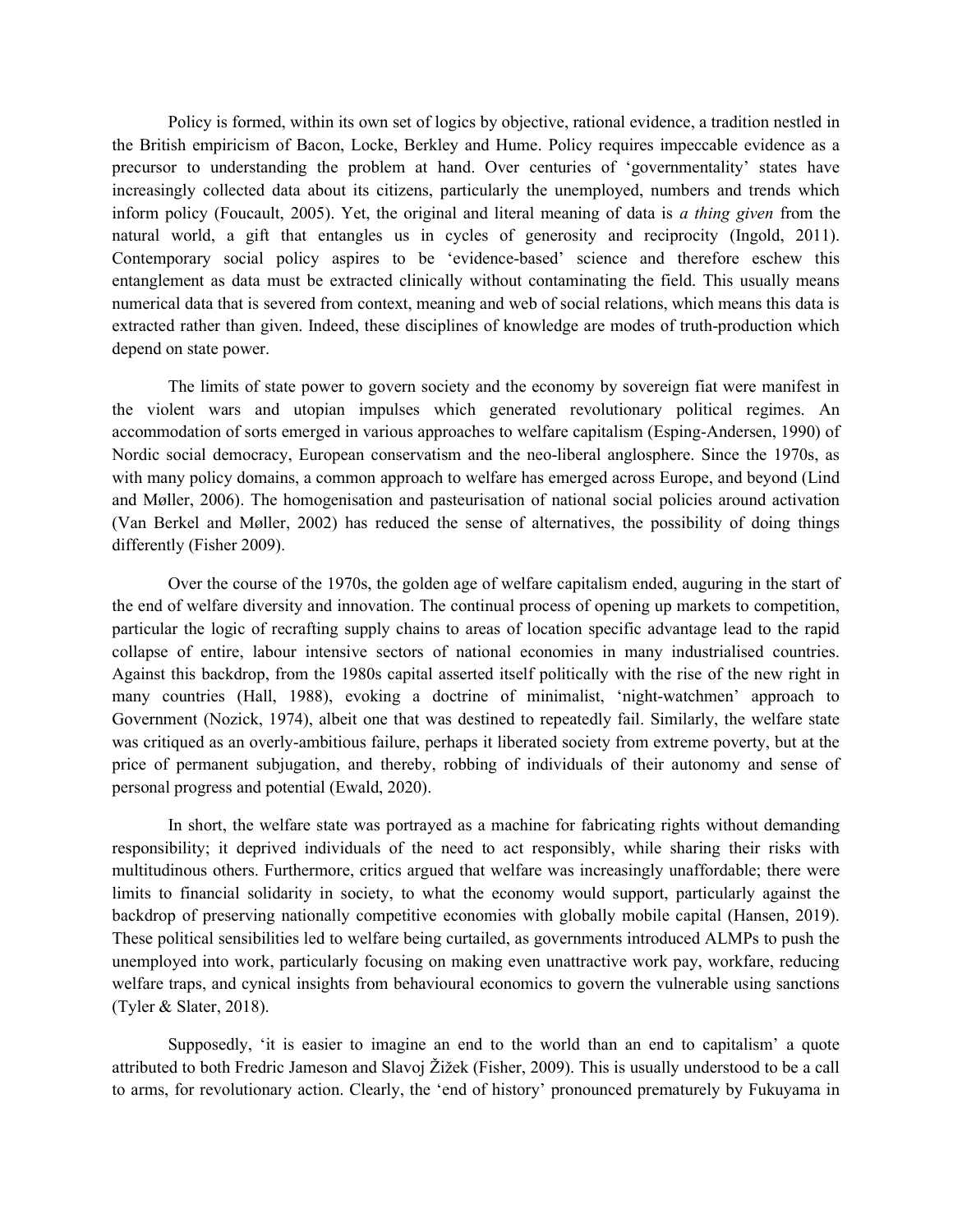1989 is a post-revolutionary process of endless reform. Yet, the urge towards reform is historically entangled with the demand for revolutionary transformation.

Sceptics often rhetorically describe ideals as 'utopias' and within a Western context, these are often 'Millenarian', in the Judeo-Christian orientation towards the apocalyptic 'end of the world'. Such 'end-time' visions are close to socialist dreams of revolution – an eschatological vision of sudden total transformation, whereas ALMPs and the YG are more incremental and mundane goals, horizons to be pursued relentlessly. Interestingly, millennial hopes within the Christian tradition equally can refer to the anticipation of a 'thousand-year reign' of a near perfect 'heaven on earth'. Such an 'intra-mundane eschatology' means the attempt to establish a perfect or pure society – traditionally in the form of the ecclesia, but now in the form of a perfectly free and open market (Schwarzkopf, 2020). In this sense, contemporary reform of welfare through 'activation' pursues the horizon of a perfect labour market; a place where consensual actors with perfect information make decisions and enter into contracts continuously. This modern 'city of God' entails continuous tests of each individual who makes choices and develops themselves continuously in a constant pilgrimage of 'self-realisation'.

The political horizons of ALMPs, the quest for full-employment and flexible labour markets is clearly non-revolutionary, or presumes that the necessary revolutions have already occurred. They carry the hope that governmental activation will shape individuals to better participate in society so that they develop their 'inner' potentials and talents; as per Adam Smith's vision of economic man: 'Every man lives by exchanging or becomes to some measure a merchant and the society itself grows to be what is properly a commercial society' (2003: 31). Government seeks to produce a properly 'commercial society' where there is relatively perfect information and choice so that individuals can sell their labour actively; It hopes to create an integrated society through collective and individualised responsibility for economic activity and the provision of institutional supports for human capital. Everyone will work, in multiple jobs and contracts, and be investors, shareholders and consumers in a perfect market which generates optimal outcomes for all. Rather than prophesising the imminent arrival of the apocalypse, it preaches a good life, personal redemption, salvation – perpetual reform.

These political horizons have an ambition parallel to the church; the salvation of souls. In ALMPs, salvation is by way of work, work is a vitamin that has behavioural, psychological and cultural goods (Warr, 1987), but work is also imbued with so much more inexplicable meaning. In Foucault's formulation of pastoral power, the pastor exercises careful jurisdiction over the bodies and souls of his flock to assure their salvation and in return members of the flock each owe obedience, and thus the pastorate operates through salvation, obedience and truth. The duty of the pastor is the salvation of the entire flock, so that the overall system is being saved when an individual is saved, as per the parable of the lost sheep (Matthew 18:12–14 and Luke 15:3–7).

Agamben in The Coming Community extends that articulation of the cycle of revelation, obedience and salvation, following Kafka he suggests that 'innermost character of salvation is that we are saved only at the point when we no longer want to be' (1993: 102). In this theological formulation, the unemployed jobseeker is understandably ambivalent about being the target of the state's efforts at salvation, ambivalent about accepting an identity that is both excluded and parasitic. In this reading, ALMPs aspire to save the system by insisting on the salvation of individuals.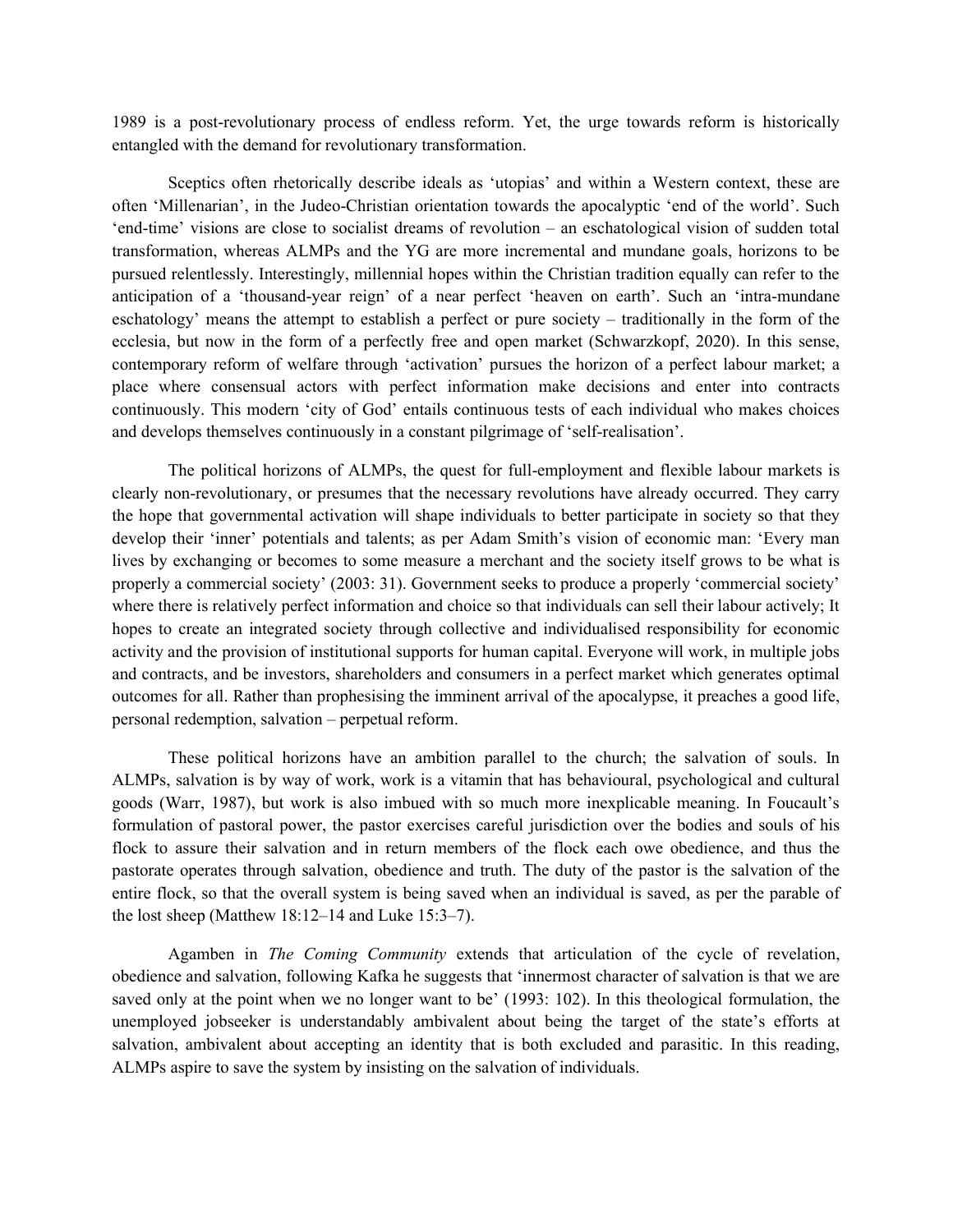#### Reformation as Transformation

Theology and theory intersect and intertwine; the history of ideas constitutes the range of possibility for our thought. Inescapably, the psychological, social or human sciences are a product of history like any other discourses and are entangled with theological modes of thought. This is not to deny their efficacy – economics, sociology, psychology, political science and so forth are powerful, and not only in the 'production of truth', but in the creation of institutions – not least the welfare state and ALMPs. Yet, these modes of thinking do not reflect the natural internal workings of the brain, but cultural legacies. This is not to say that they are ideological blinkers; rather than constraining the potential of our thinking, they constitute the possibility of our thought. Without this heritage of discourses – not a dogma but an internally diverse tapestry of ideas in constant tension – we would think very differently.

 The key theoretical tenet of Western thinking is the idea of 'reform', in the sense that individuals can be reformed – they have fallen into sin and error in theological terms, or into ideology in contemporary parlance, part of the machinery of oppression and ideology, yet they can be redeemed, saved, transformed. Governmental and pastoral power require obedience, demand confessions and promise salvation (Foucault, 2007). Encoded here is a balance between two models of individuality – on the one hand the idea of an innate character, and on the other the shaping of the self through circumstances or culture. Within this model, being 'reformed' is redemption, salvation or liberation, but not a total metamorphosis, as something of the individual persists, described as the 'core/real/authentic self' in modern times or the soul in religion (Taylor, 1989). Reforming the self is in part a matter of discipline – governing the 'conduct of conduct' in Foucault's studies of the minutiae of institutions, but it goes beyond modifying behaviour to a distinctive transformation of the self.

 In early theological models there are two main metaphorical models of subjective transformation – epistrophe and metanoia (Hadot, 1953). Epistrophe meant awakening or enlightenment, drawn from philosophical models of self-mastery through knowledge. Metanoia meant a transformation through purification, effectively suffering through the death of one part of the self, to be reborn as a better person. Clearly, within modern culture reformations are not simple modifications, not just adding to the self, but a painful transformation through suffering, related to knowing the truth about the world but also the truth of the self. Enigmatically, the means of transforming oneself is telling the truth about the self, yet the price of this truth is also personal transformation. The genealogical conjunction of Greek philosophy and Hellenic spiritual exercises as translated unto the early Christian monasteries is still crucial to modern thinking about individuality. 'This notion of conversions, of the return to the self, of the turning to oneself... is one of the most important technologies of the self the West has known' (Foucault, 2005: 208). Turning 'inwards', scrutinising the self, yet transforming that self are practices which suffuse our culture, from self-help to active labour market policies.

The key Biblical example of conversion is Saint Paul. As a sinner, Saul was blinded by light on the road to Damascus as the Lord speaks directly to him, and after three days of prayer, he regains his sight; 'the scales fell from his eyes', after which he leads the spread of the early Christian church, as a proponent and symbol of conversion. Saul is both changed into Paul and unchanged with the same body and memories. Conversion is a form of suffering, reflected in his blindness, relieved by his eventual baptism. The Lord clearly chooses him, making him a 'vessel' making him 'suffer for my sake' – yet not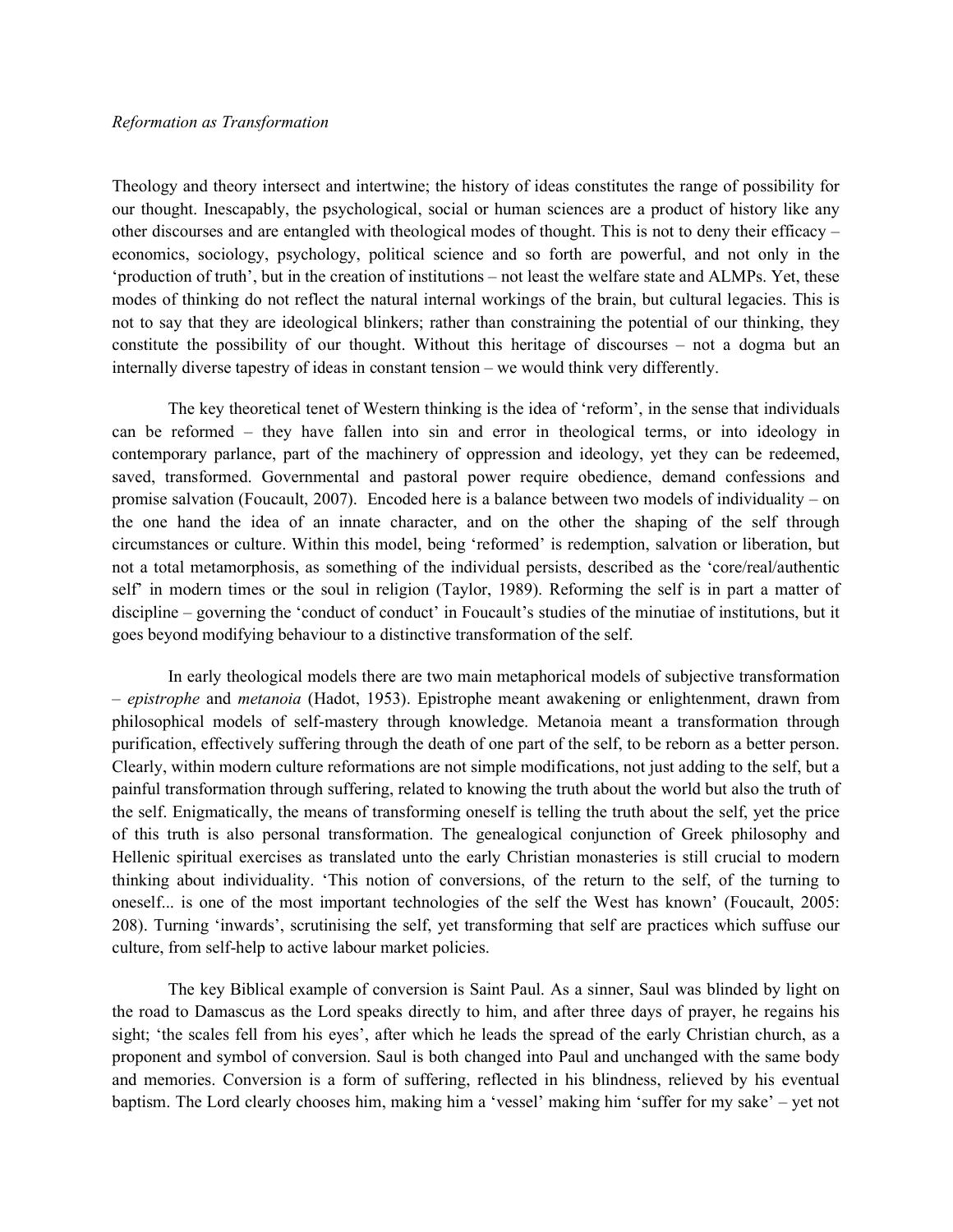just to be changed, but to take on a mission of action within the world, preaching the word. Told again at intervals (Acts 22, 26), the story presents a model of an overwhelming and difficult experience of encountering the divine, leading to a defining break in personal identity, the start of a new life.

 Evidently metaphors abound around the reformation of the self – awakening, blindness, contrasts of dark and light, being purified or purged, freedom and slavery, dying and being born again. These metaphors are replaced by more technical sounding terms in modernity, from academic and popular psychology; 'self-transformation' 'self-work', 'changing your internal dialogue' 'discovering your true identity'. These comingle in Biblical accounts of transformation, for instance the prophet Ezekiel describes the 'heart of stone' being replaced by the 'true heart' (36: 26). To be converted is not just to acquire new beliefs but to be personally transformed:

The hour has come for you to wake up from your slumber, for our salvation is nearer now than when we first believed. The night is nearly over; the day has drawn near. So let us lay aside the deeds of darkness and put on the armor of light. (Romans, 12: 11-12)

Do not lie to one another, for you have taken off the old self with its habits and have put on the new self. (Collosians, 3:9)

This proliferation of metaphors implies that conversion was a subjective internal experience which was difficult to narrate. Judith Butler's work on subject-formation similarly describes the modern idea of the new self emerging from the old as a paradox; the impossibility of a 'self-inaugurating agency' (1997: 16). Furthermore, it could be suggested that the process of conversion is itself constitutively produced by descriptions of it – the model of Paul, the metaphors of conversion – these inspire narratives of selftransformation which become self-fulfilling. These parables and their modern echoes imagine the individual in Western culture as malleable, open to endless transformations and reformations by governmental power that assesses, judges and imposes changes upon its subjects. Crucially though, transformations cannot be entirely enforced from the outside but require the self to work upon itself.

Perhaps the most famous account of conversion is Augustine's *Confessions*. Before Rousseau's Confessions (1782), this was the most extensive auto-biography, and exemplifies the retrospective inquiry into one's own self which permeates contemporary society. For Augustine, the sins of the flesh were particularly troubling, and the Confessio recalls his lusts and desires repeatedly. These are represented as poor choices, made in full knowledge of immorality, both intuitively grasped and as embodied by his pious mother. Yet Augustine also offers an account of sin as socialisation:

'For the rule of sin is the force of habit, by which the mind is swept along and held fast, even against its own will, yet deservedly, because it fell into the habit of its own accord' (Book 8.3).

Everyone is continuously tempted to sin, and transgressing becomes a habit, harder and harder to resist, and even warps the mind, developing hypocrisy and ignorance. Here sin is not just transgression but a morally culpable form of socialisation or self-formation. Yet, within the self the possibility of choosing differently always resides, indestructibly: 'One thing lifted me up into the light of your day. It was that I knew that I had a will, as surely as I knew there was life in me. When I chose' (7.1). Like Descartes who was only sure he has a mind, a millennium beforehand Augustine was sure of his will, and therefore of his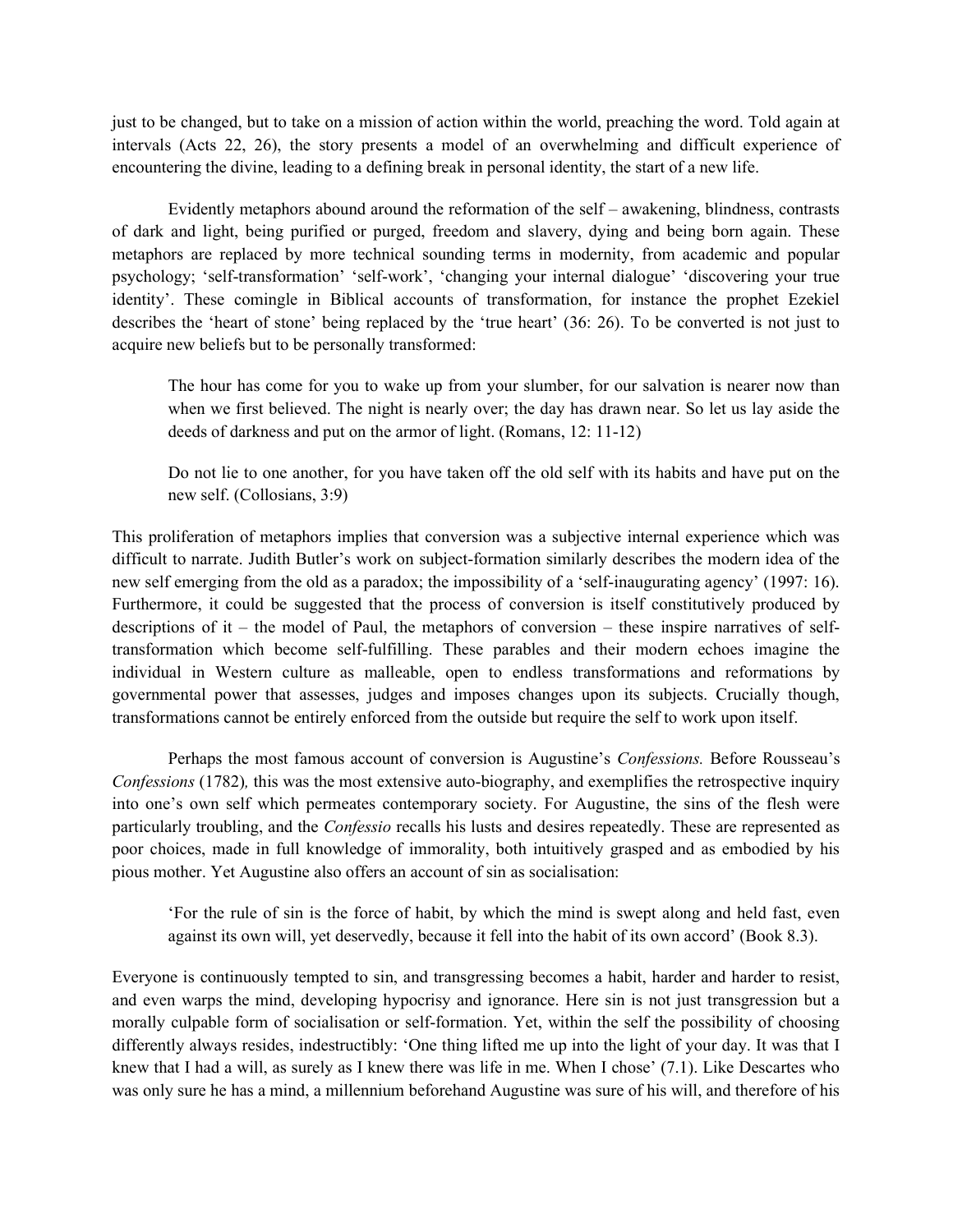responsibility. Resonant with the prophets or the epistles, individual choice is always affirmed, even facing an omnipotent God.

How is conversion achieved? In part it is a matter of turning around, as in the contemporary cliché 'turn your life around'. To 'convert' etymologically means to turn around which resonates with the Greek word periagoge, which Plato used to describe those who turned away from illusion to face reality in the famous Cave Allegory. This metaphor is certainly used by Augustine: 'O Lord, you were turning me around to look at myself.' (8.7), or in contemporary parlance 'take a good look at yourself'.

The *Confessio* is a paradigm of confession, in that Augustine relentlessly examines his own life and experiences, his conduct and choices, and admits to culpability for all the sins and errors within it. From the opening pages the narration depicts a high emotional intensity, representing a repentant sinner who considers their salvation recent, tenuous and precious. After narrating youthful robbery, debauchery and heresy, eventually Augustine is 'converted', an event marked by difficulty, struggle and self sacrifice:

My inner self was a house divided against itself. [...] I was beside myself with madness that would bring me sanity. I was dying a death that would bring me life. (Book 8.8)

The self is metaphorically split in two here, the sinner and the soul longing for salvation. Part of the self must be excised in order to redeem the whole; sinful habits, tastes for iniquities, indulgence in heretical errors. These sinful tendencies are cast aside – shriven, in later medieval language. Yet, paradoxically, they are also retained, as part of a narrative; even sins renounced must be remembered, as admitting culpability is crucial to redemption. For Augustine, confession must be continuous, not a single ritual of purification, even though 'conversion' is a definitive event in life; yet given mankind's fallen nature, sin will recur and to pretend otherwise leads only to pride – another sin.

Even after this moment of conversion, the *Confessio* is quite relentlessly self-excoriating, which reflects Augustine's ethos of continuous self-analysis, confession and reformation.

Day after day without ceasing these temptations put us to the test, O Lord. The Human Tongue is a furnace in which the temper of our souls is daily tried. (Book 10: 37).

Thus, the singular act of conversion, confirmed by a ritual of baptism, becomes transformed into a continuous struggle with temptation. It is a continuous test and here again, the human tongue is central, the 'truth' told about oneself forms the self decisively.

 Notably, this reformation of the self is transformative, but requires chronic work, 'Salvation then is an activity, the subject's constant action on themselves' (Foucault, 2005: 184). Of course, there are many differences from contemporary society – particularly belief in supernatural forces, absolute moral commandments, the immortality of the soul and so forth, but there are also key continuities: Firstly, the self can be reformed and redeemed, but only through difficulty and suffering. Secondly, this transformation involves a sort of turning; away from the world or against the self, rejecting previous poor conduct or behaviour acquired by habit – socialisation in modern parlance. Thirdly, some outside force prompts this conversion, whether it is divine intervention, extreme experiences or the words of others in preaching or confession. Fourthly, the individual is transformed by telling the truth about themselves, usually to others, yet simultaneously, the price of knowing the truth is also a transformation of the self.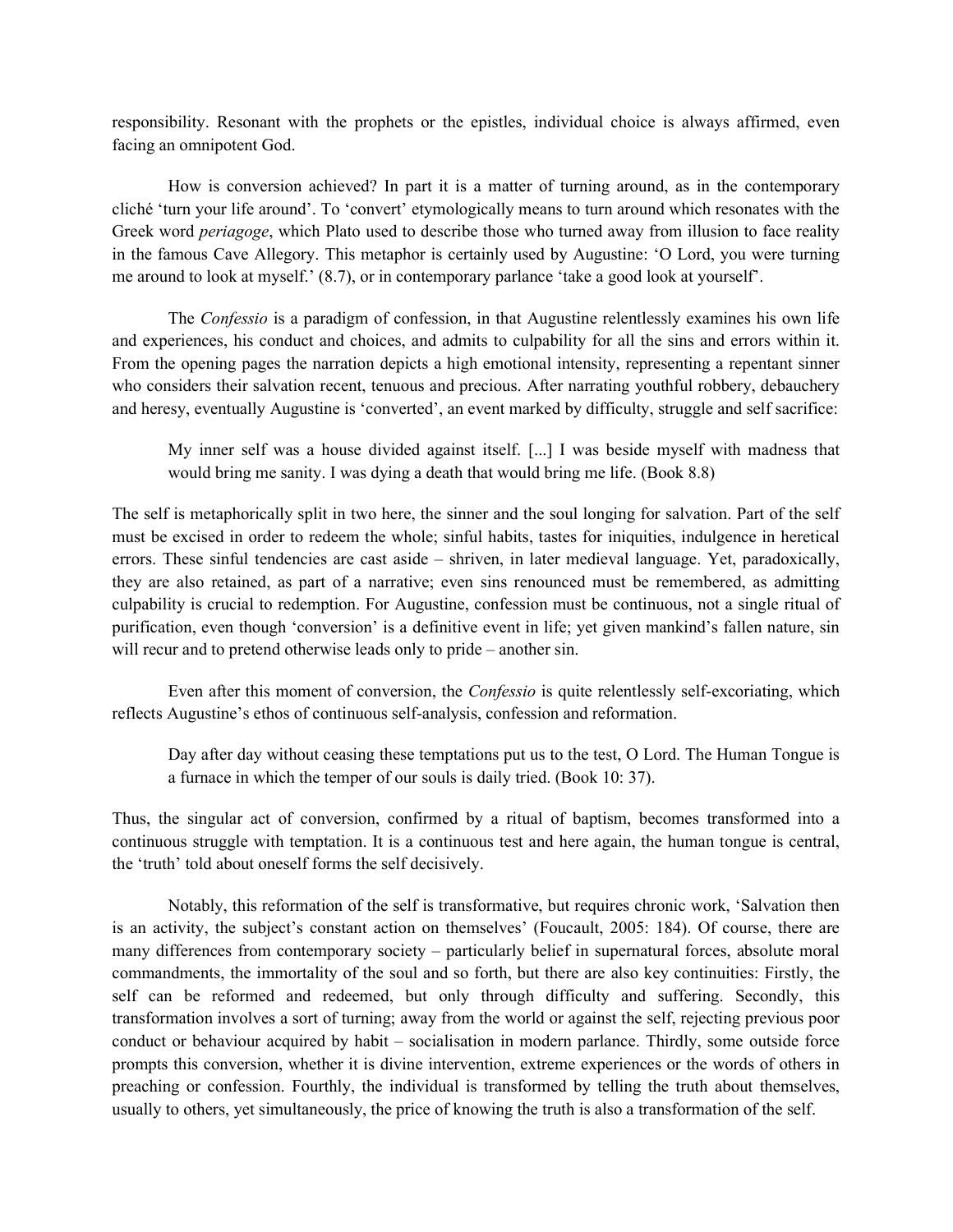Beyond the religious resonances of salvation and conversion, the underlying idea here is that individuals are malleable – shaped like clay in Biblical accounts, socialised by circumstance and environment in sociology. Indeed, even 'high theories' such as Foucault maintain this ontology; that the subject can be transformed, externally by governmental intervention and internally by what he describes as 'techniques of self' (1988). Whatever moral or political value is placed upon particular transformations of the individual, the idea that the self can be reformed is the central model; It is a powerful idea which makes it possible to analyse different societies as shaping individuals – basically the key idea of the 'human sciences'. For critics this is sociology's 'heart of darkness' (Bauman, 1989), because it makes academic disciplines complicit in state and corporate projects of transforming society – many of which are morally dubious. Equally, this idea of reformation also makes it possible and worthwhile to invest time and effort in educating and enlightening individuals, empowering them, which may sound patronising or even colonising, yet it is the warrant for universal education as much as ALMPs. Indeed, the idea that individuals are partially products of their society and capable of change also informs an ethic of forgiveness, always holding out the possibility of redemption. Yet, rather than supporting individuals unconditionally, modern welfare gives an endless series of second chances at the same test.

Antecedent of our contemporary idea of socialisation as a mixture of individual choice and social structure are theological ideas: Choice and free will is central to individual salvation in Christianity – even though God is presumed to be omnipotent and created the world according to a divine plan, each individual is responsible for themselves: 'For God will reward every person according to what he has done' (Romans, 2.6) – or as expressed by the prophet Ezekiel centuries earlier in Judaism. This balance between individual choice and divine will is reflected in centuries of philosophical hair-splitting between 'free will and determinism' or more recently 'structure and agency' or 'power and resistance'. All of these imply the possibility of 'reform', both in the sense that the individual is shaped by their environment and culture, but has the individual capacity to make choices and better themselves:

For the rule of sin is the force of habit, by which the mind is swept along and held fast, even against its own will, yet deservedly, because it fell into the habit of its own accord' (Augustine: Book XIII: 3: 165)

Thus, the work of transforming or reforming the self is interminable, but it cannot take place without individual involvement – as expressed above by the classical theologian St. Augustine, and repeated in the 'great medieval synthesis' of Thomas Aquinas: 'God indeed causes the things we do but not without our acting, for he works in every will and nature' (ibid.: 660). Rather than a theological 'dogma' which requires 'faith' in mystery, this theology is a theory of human existence, with a tension between circumstances and choice, which informs how we think today – in sociological theory, in everyday life and within governmental policy making, which seeks to reform individuals. Dystopian visions of states which attempt to create people like machines, through 'social engineering' miss the point that contemporary governance inherits 'pastoral power' – which holds individual choice sacrosanct. Thus, noone is 'reformed' from outside, but must participate in their own transformation; within liberal governmentality, 'freedom is something which is constantly produced' (Foucault, 2008: 65).

 These seemingly abstract theories inform welfare institutions by providing explanatory schemes of how individual characters may be changed and redeemed by governmental interventions, such as ALMPs. Among these there are those which attempt to govern using incentives and the threat of sanctions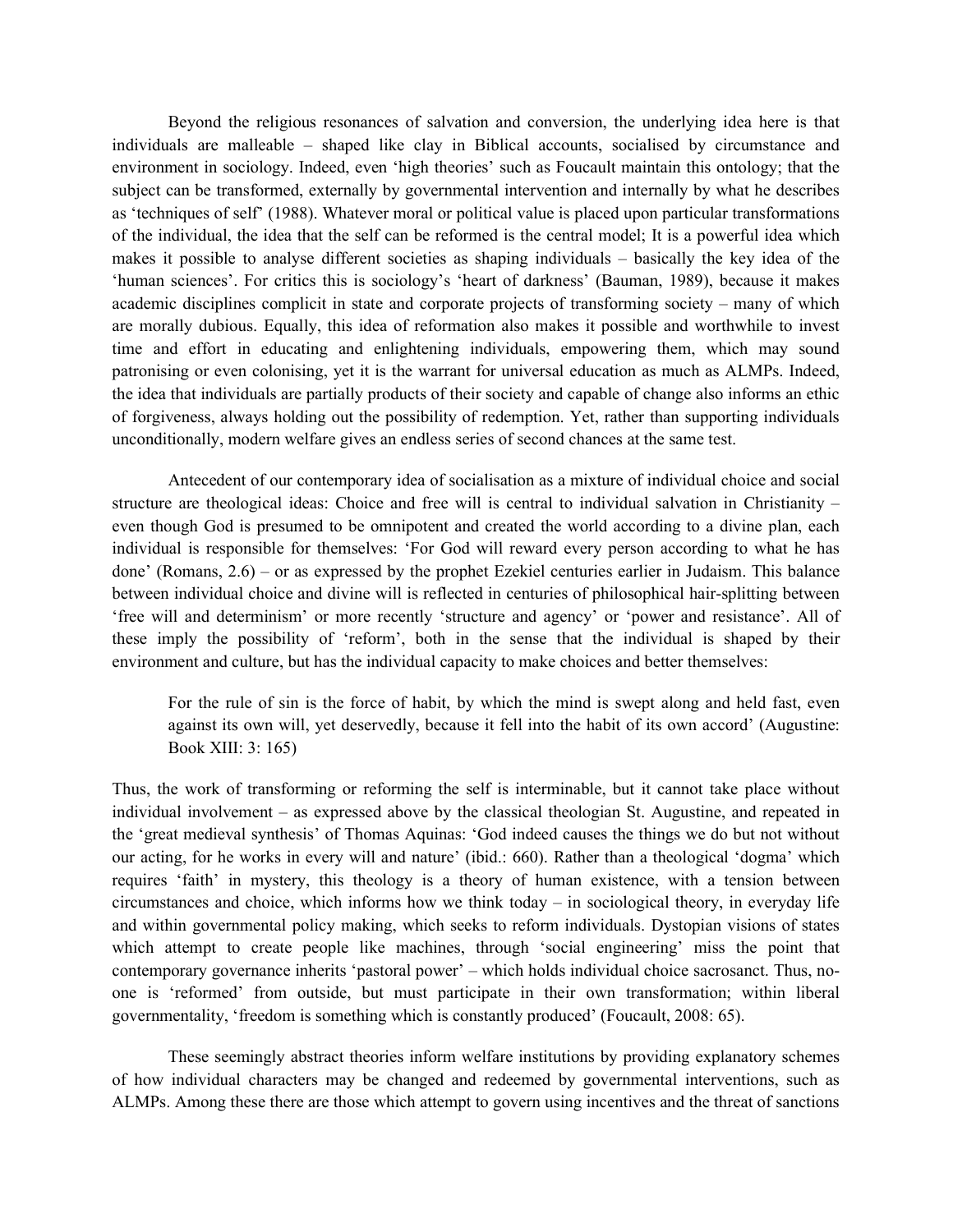or 'sticks and carrots', which assume that individuals are calculating economic agents. This train of thought goes back through Charles Murray's insistence on economic self-responsibility to Jeremy Bentham's utilitarianism which insisted that all individuals follow their self-interest, and attempt to minimise pain and maximise pleasure (see chapter five). This 'economic' science has a narrow conception of human nature – treating people like donkeys by using sticks and carrots, and attempts to transform behaviour by 'making work pay' and making welfare ungenerous and dependent on labour market engagement

#### Tests and Trials

Transformation of subjects is at the heart of governmentality and pastoral power (Foucault, 1981); the attempt to redeem and reform individuals through subtle interventions, from exerting pressure through the processes of welfare claiming to discourses which incite and entice them to be good jobseekers. Detailed studies of the 'micro-physics of power' in welfare offices suggest that there are a myriad of different elements, from required meetings to monitored job-searches, to compulsory participation in training, oneto-one case officer meetings, psycho-metric assessment and so forth (Brodkin & Marsden, 2013). Simultaneously, welfare recipients are also engaged in the labour market – beyond the reach of the welfare office – but judged on their performance within it, assigned more training or coaching depending on their experiences. Thus, the broad mode of transforming individuals which emerges here is that individuals are tested, they are subjected to certain trials, put to the test until they succeed, and repeated failure only leads to further tests.

 Tests are central to modernity in a number of ways: Most clearly, the market process of liberal economies 'tests' the value of goods and services, verifying their value in the form of price (Foucault, 2008). Such market tests are also used to scrutinise governmental action – interventions are only justified if they produce actual benefits in economy or society. Thus, welfare policies have testing built-in, they are designed to be accessible, even attempting to create scientific experiments, for instance, by randomised selection or ensuring a representative sample, and even creating a 'control-group', that is, a sample of the population to whom no intervention is made, thereby creating a base-line against which the effect of interventions is measured (Peck & Theodore, 2016). Indeed, Boltanski (2011) argues that modern institutions, particularly education and employment continuously test and assess individuals, so that the task of sociology is 'to describe the social world *as the scene of a trial'* (Boltanski, 2011:  $25$  – italics in original). Notably, this phenomenon predominates in modernity, not that 'traditional' society was a static world of unchanging custom and uncontested status, but modernity has made life itself into a trial.

 This is a distinctly religious interpretation of life: 'every Christian will be called upon to regard life as nothing but a test' (Foucault, 2005: 446). An individual career is interpreted as a test or a trial, wherein suffering and difficulty serves to purify the self and allow them to learn about themselves. Without challenges, supposedly, no-one can know the truth of their character. Equally, society learns about itself by undergoing crises and challenges, it becomes stronger by responding, learning about itself and transforming itself.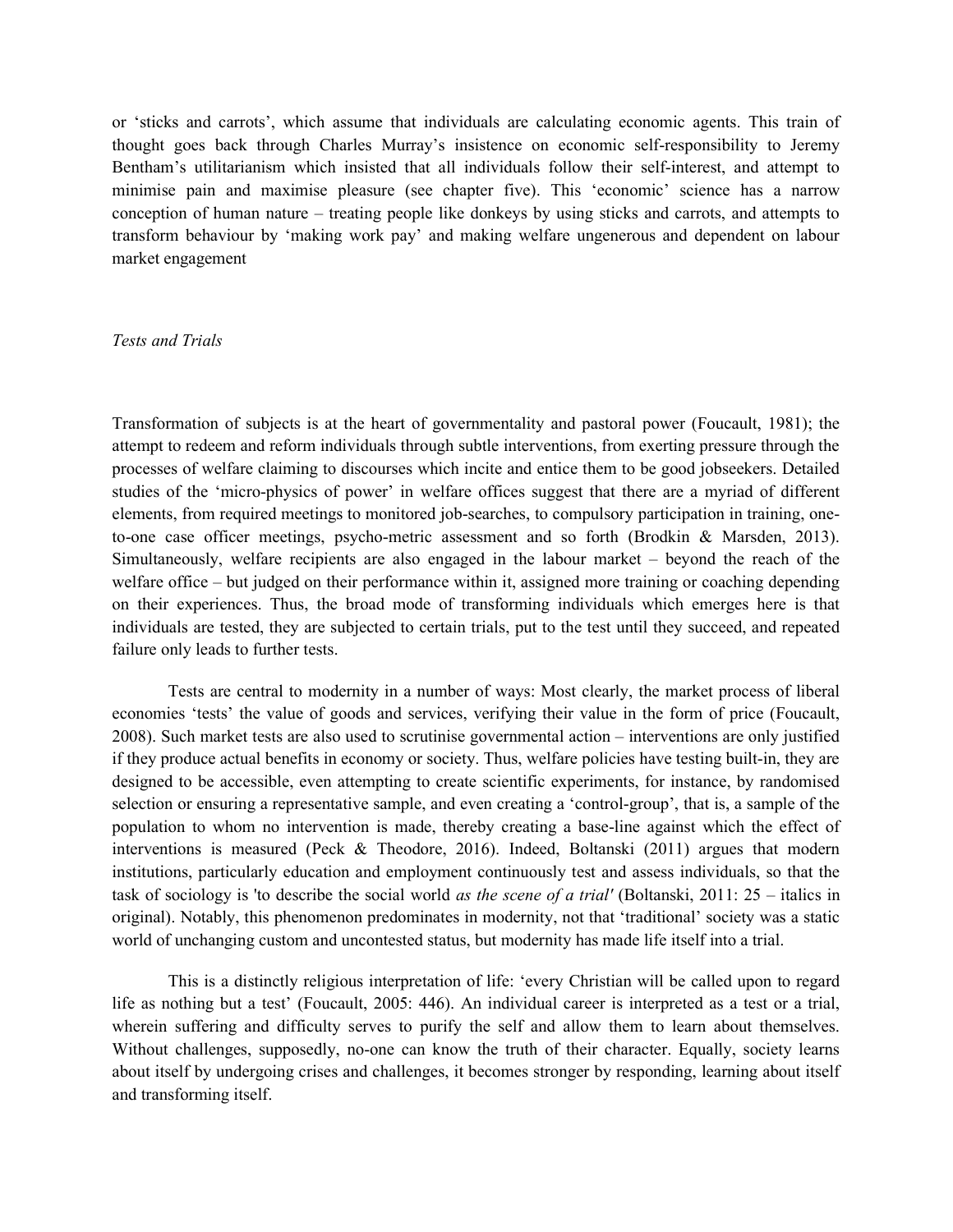My Christian brothers, you should be happy when you have all kinds of tests. You know these prove your faith. It helps you not to give up...The man who does not give up when tests come is happy. (James 1.2, 12)

Thus, adversity and challenges are to be welcomed as edifying, to be endured faithfully. Here, to 'prove your faith' both means to demonstrate belief but also to strengthen or refine, like iron proved in the furnace. Again, personal choice is central – the individual determination not to give up in the face of tests, and yet these 'tests' are also interpreted as 'God-sends', as is the strength to endure them; a paradoxical coupling of free-will and a providential order:

God keeps his promise and he will not allow you to be tested beyond your power to remain firm; at the time you are put to the test, he will give you the strength to endure it, and so provide you with a way out (1 Corinthians, 10: 12-13).

For the faithful, there is no test which cannot be endured, no suffering which cannot be rendered edifying, and moreover, these tests serve to reveal the true character of individuals. Now, everyone must endure something like the 'Trials of Job'.

 Again, this is a cultural interpretation of life, or a discourse which produces the objects of which it speaks. Clearly, how suffering is interpreted is central to religious thought, as argued by Nietzsche's polemic against Christian sanctification of suffering, and in Weber's more nuanced exploration of 'worldreligions' as specifically creating new interpretations of suffering. Beyond the broad brush-strokes of theology, each individual is directed to interpret their own suffering in specific ways: '...suffering is actually a test that is recognised lived and practiced as such by the subject.' (Foucault, 2005:443). For instance there are subtle differences between Roman stoics who took all apparent evil as a source of education to prepare the self for life through the exercise of rational self control, and Christians who take suffering as a test which proves their faith and purifies their sinful tendencies.

 So what? All of this may seem like 'mere' culture, a set of strange beliefs about experiences and selfhood and society. However, beyond being an intellectual philosophy, these ideas are institutionalised, most especially in the institutions of the welfare office and ALMPs, and policy gestures such as the YG. State institutions, from schools to policy think-tanks presume that people are malleable, formed by their circumstances, but capable of making choices, which serve to transform them through pastoral power, with 'its zeal, devotion and endless application' (Foucault, 2007: 127). Our society is set up to 'test' people, from education to work-places and how they respond to and react to these 'trials' is supposed to reveal the 'true' character of the individual. In times of trouble, for instance, unemployment, individuals are not just supported, but subjected to further trials, where they must show their mettle, because transformation or redemption is neither automatic nor a foregone possibility – there are an infinite number of second chances. In effect, states take the place of providence, both in that they offer charitable assistance to the destitute, but more importantly in that they array a series of opportunities for choices and self-reformation for anyone and everyone. And increasingly, support is contingent on compliance with reformation and transformation.

 What emerges here is not only the model of the individual as malleable clay, to be tested and transformed, but by extension, a version of government modelled on the divine – as Agamben suggests,